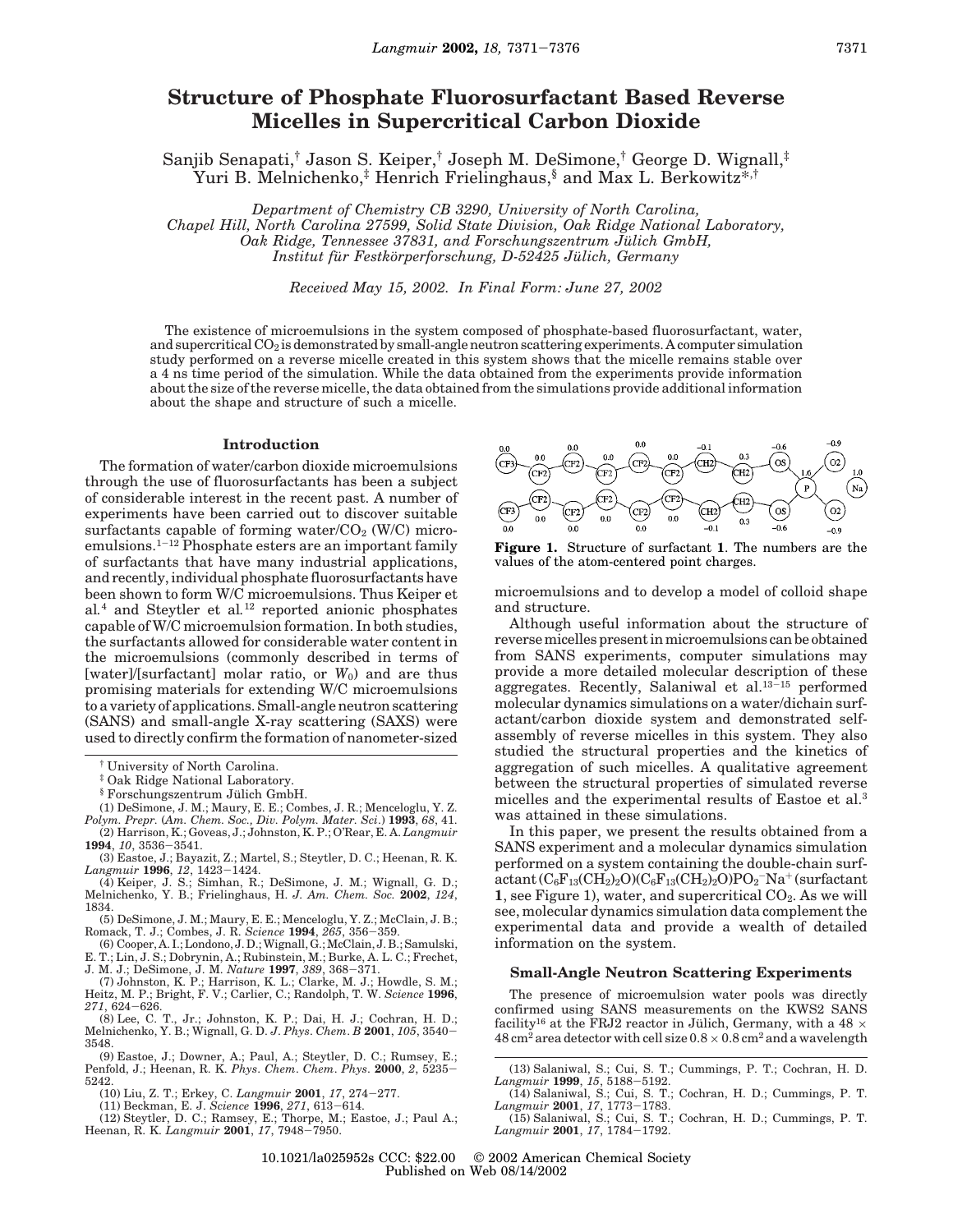$(\lambda)$  of 6 Å. A sample-detector distance of 8 m was used to give an overall range of momentum transfer of  $0.0054 < Q < 4\pi\lambda^{-1}$  $\sin\theta \le 0.042 \text{\AA}^{-1}$ , where  $2\theta$  is the angle of scatter. The experiments were conducted by preparing a homogeneous solution of surfactant,<sup>4</sup>  $D_2O$  (Cambridge Isotopes), and  $CO_2$  (Air Liquide), thermostated to 35 °C in a stainless steel cell that has been used extensively for previous neutron scattering experiments (23.1 mm path length, 5.6 cm<sup>3</sup> volume).17,18Due to the high penetrating power of neutrons, the beam passed through two ∼1 cm thick sapphire windowswith virtuallyno attenuation (cell transmission  $\sim$  93%) or parasitic scattering. All data sets were corrected for instrumental backgrounds as described previously17,18 and normalized to an absolute  $(\pm 4\%)$  differential cross section per unit sample volume  $[I(Q)$  in units of cm<sup>-1</sup>] by means of precalibrated secondary standards.<sup>19</sup>

For a particle with a core-shell structure suspended in a solvent, after subtracting the CO<sub>2</sub> scattering (~0.04 cm<sup>-1</sup>), the cross section<sup>20</sup> is given by

$$
I(Q) = N_{\rm p}[(\Delta_1 - \Delta_{\rm s})(V_{\rm tot} - V_{\rm p}) + (\Delta_2 - \Delta_{\rm s})(V_{\rm p})]^2 P(Q) \quad (1)
$$

where  $\Delta_1$ ,  $\Delta_2$ , and  $\Delta_s$  are the scattering length densities (SLDs) of the core, shell, and solvent, respectively;  $N_p$  is the number of particles per unit volume;  $V_{\text{tot}}$  and  $V_{\text{p}}$  are the total (core plus shell) and core volumes; and *P*(*Q*) is the particle form factor [*P*(0)  $= 1$ ].

The SLDs are 0.025  $\times$   $10^{12}\!,$   $0.064$   $\times$   $10^{12}\!,$  and  $0.031$   $\times$   $10^{12}\!$  $\text{cm}^{-2}$  for  $\text{CO}_2$ ,  $\text{D}_2\text{O}$  (substituted for  $\text{H}_2\text{O}$  for enhanced scattering contrast), and surfactant **1**, respectively. The SLD of  $D_2O$  is much higher than those of the other components, and as the surfactant **1** chains are expected to be swollen with  $CO<sub>2</sub>$ , making its SLD even closer to that of the medium ( $\Delta_2 \sim \Delta_s$ ), the main SLD difference (or contrast) is between the core and the solvent. Thus, the SANS data mainly reflect the core  $(D_2O)$  dimensions, and for relatively monodisperse particles in the dilute solution limit, where particle-particle interactions may be neglected to a first approximation,  $P(Q)$  may be approximated<sup>21</sup> by  $P(Q) \sim \exp$  $[(-\hat{Q}R_{g})^{2}/3]$ .  $R_{g}$  is the radius of gyration, that is, the root-meansquare (rms) distance of all scattering elements from the center of gravity, where the summation runs over all scattering elements, *k*. Thus, a (Guinier) plot of ln[*I*(*Q*)] versus *Q*<sup>2</sup> should be linear, with slope  $(R_g^2)/3$ .

Figure 2 depicts an example of a SANS profile for water in supercritical CO<sup>2</sup> microemulsion stabilized by surfactant **1** (2.7 wt %) at a water loading with a corrected ratio of  $W_0 = 10$  at 414 bar and 35 °C. In the inset, the data are shown in corresponding Guinier plots, from which an  $R_g$  value of 23.0 Å [ $I(0) = 0.35 \pm 0.35$ ] 0.03 cm<sup>-1</sup>] was determined. The  $R_{g}$  is relatively independent of concentration and changes by  $\sim$ 12% as the surfactant concentration is increased from 2.7 to 5.3 wt %, with the same ratio of surfactant/ $D_2O$  and a corresponding increase in the volume fraction of  $D_2O$  from 0.75% to 1.5%. This indicates that the use of the Guinier approximation is reasonable to a first approximation. It has previously been shown that the majority of the scattering arises from  $D_2O<sub>1</sub><sup>4</sup>$  and the corresponding core radius  $[R = (5/3)^{0.5}R_g]$  is 29.7 Å for the particles represented in Figure 2.

### **Molecular Dynamics Simulation**

We used the united atom force field to model the chains of the surfactant molecule (under this description, every



**Figure 2.** SANS profile of surfactant **1** in supercritical  $CO<sub>2</sub>$  $(2.7 \text{ wt } %)$  surfactant **1**, corrected  $W_0 = 10$ , at 414 bar and 35 °C). The corresponding Guinier plot is shown in the inset.

 $CH<sub>2</sub>, CF<sub>2</sub>, and CF<sub>3</sub> group was represented as one pseudo$ atom). Every atom in the headgroup was described explicitly. A set of partial atomic charges was determined via quantum electronic structure calculations on the surfactant molecule. Using the Gaussian 98 program<sup>22</sup> with the  $6-31+G^*$  basis set, we performed a Hartree-Fock geometry optimization procedure. The atom-centered point charges were determined via fits to the electrostatic potentials obtained from the calculated wave functions. These are shown in Figure 1. The fluorinated tails of surfactant molecules were described by a potential model proposed by Cui et al.<sup>23</sup> The potential parameters from this model can be found in Table 1 of ref 14. To describe the dihedral ( $\delta = CF_2-CH_2-CH_2-O$ ), we followed the procedure from ref 24. We started with a model compound  $\rm (CF_2H-CH_2-CH_2-O)CH_3-O)PO_2^-$  and used the Gaussian 98 program to compute the ab initio energy profile for this compound as a function of the dihedral angle  $\delta$ . For each optimized geometry corresponding to a particular value of  $\delta$ , an energy minimization neglecting the contribution from our dihedral of interest was performed using the SANDER module of AMBER 6.0.<sup>25</sup> Finally, the difference in energy between the ab initio and SANDER calculations was fitted to the function

$$
V_{\text{dih}} = \frac{1}{2} \sum_{n} V_n (1 + \cos(n\phi - \gamma))
$$
 (2)

to get the dihedral angle parameters which are tabulated in Table 1. The OPLS parameters<sup>26</sup> were used for the rest

<sup>(16)</sup> Neutronenstreuexperimente am FRJ2 in Jülich; Forschungszentrum Jülich GmbH: Jülich, Germany, 1997; English and German texts are available.

<sup>(17)</sup> McClain, J.; Londono, J. D.; Chillura-Martino, D.; Triolo, R.; Betts, D. E.; Canelas, D. A.; Cochran, H. D.; Samulski, E. T.; DeSimone, J. M.; Wignall, G. D. *Science* **1996**, *274*, 2049.

<sup>(18)</sup> Triolo, F.; Triolo, A.; Triolo, R.; Londono, J. D.; Wignall, G. D.; McClain, J. B.; Betts, D. E.; Wells, S.; Samulski, E. T.; DeSimone, J. M. *Langmuir* **2000**, *16* (2), 416.

<sup>(19)</sup> Wignall, G. D.; Bates, F. S. *J. Appl. Crystallogr.* **1986**, *20*, 28.

<sup>(20)</sup> Wignall, G. D. In *Physical Properties of Polymers Handbook*; Mark, J. E., Ed.; AIP Press: Woodbury, New York, 1996; p 299. Guinier, A.; Fournet, G. *Small-Angle Scattering of X-rays*; Wiley: New York,

<sup>(22)</sup> Frisch, M. J.; Trucks, G. W.; Head-Gordon, M.; Gill, P. M. W.; Wong, M. W.; Foresman, J. B.; Johnson, B. G.; Schlegel, H. B.; Robb, M. A.; Replogle, E. S.; Gomperts, R.; Andres, J. L.; Raghavachari, K.; Binkley, J. S.; Gonzalez, C.; Martin, R. L.; Fox, D. J.; Defrees, D. J.; Baker, J.; Stewart, J. J. P.; Pople, J. A. *Gaussian 98*, revision A.6; Gaussian, Inc.: Pittsburgh, PA, 1998.

<sup>(23)</sup> Cui, S. T.; Siepmann, J. I.; Cochran, H. D.; Cummings, P. T. *Fluid Phase Equlib.* **1998**, *146*, 51-61.

<sup>(24)</sup> Smondyrev, A. M.; Berkowitz, M. L. *J. Comput. Chem*. **1999**, *20*, 531-545.

<sup>(25)</sup> Case, D. A.; Pearlman, D. A.; Caldwell, J. W.; Cheatham, T. E., III; Ross, W. S.; Simmerling, C. L.; Darden, T. A.; Merz, K. M.; Stanton,

R. V.; Cheng, A. L.; Vincent, J. J.; Crowley, M.; Tsui, V.; Radmer, R. J.; Duan, Y.; Pitera, J.; Massova, I.; Seibel, G. L.; Singh, U. C.; Weiner,

P. K.; Kollman, P. A. *AMBER 6*; University of California: San Francisco, 1999.

<sup>(26)</sup> Jorgensen, W.; Tirado-Rives, J. *J. Am. Chem. Soc.* **1988**, *110*, 1657-1666.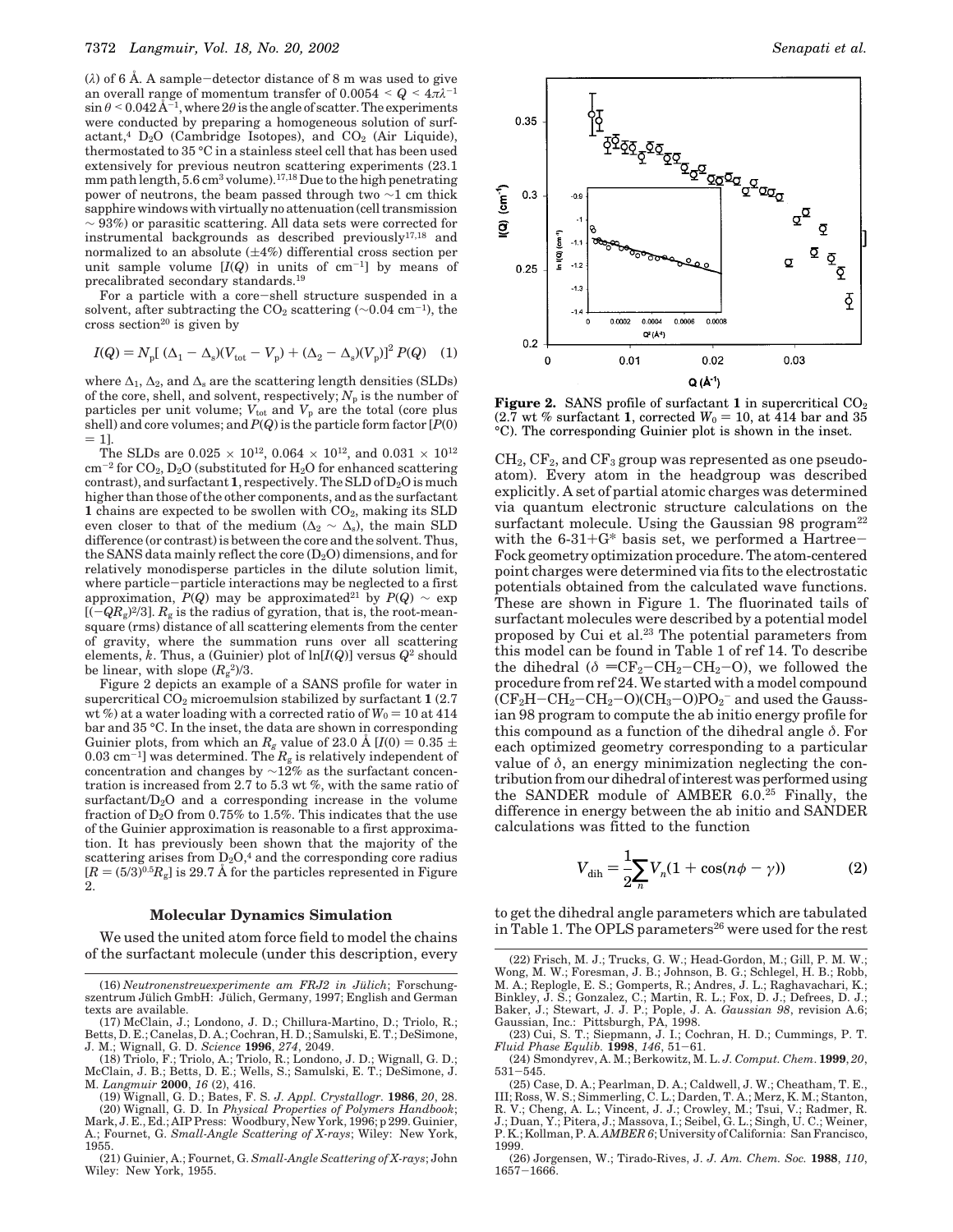**Table 1. Potential Parameters for the Dihedral Angle**

| dihedral            | $V_n/2$ (kcal/mol) | $\gamma$ (deg) | n |
|---------------------|--------------------|----------------|---|
| $OS-CH_2-CH_2-CF_2$ | 2.732<br>$-1.099$  | 0.0<br>30.0    |   |

of the intermolecular and intramolecular interactions present in the surfactant. The SPC/E water model<sup>27</sup> and a single-site  $CO<sub>2</sub>$  model<sup>28</sup> were among the other models used in the simulation. Since fluorinated tails of surfactant molecules were represented by uncharged united atoms, we decided that an uncharged united atom representing a CO<sub>2</sub> molecule will be a consistent choice. The single-site  $CO<sub>2</sub>$  model was tested to make sure that it reproduces the equation of state in the supercritical region. As we can see from Figure 3, where we show the pressure dependence of supercritical  $CO<sub>2</sub>$  on density for (a) experiment, (b) a more sophisticated EPM2 model<sup>29</sup> (a three-site model, with a partial charge on every site), and the single-site Lennard-Jones model that we used, the simple model does as good a job as a more sophisticated EPM2 model in the description of the pressure density dependence in the supercritical region.

The system we simulated contained 1616 water molecules,  $160$  surfactant molecules, and  $6991$   $CO<sub>2</sub>$  molecules in a cubic box at  $T = 35^{\circ}$  C and at pressure  $P = 414$  bar. These values for the temperature and pressure are the same as the values present in the SANS experimental study described in the previous section. We started our simulation from a starting configuration represented by an aggregate in which we distributed the surfactant molecules around the periphery of a sphere of radius 23 Å pointing the monomer heads inward and the tails outward. Extensive equilibration and thermalization of this highly ordered structure were performed, keeping the phosphorus atoms fixed to remove the initial strain. After that, we added water molecules and Na<sup>+</sup> ions to the empty space inside the sphere and performed another set of minimization and thermalization runs, this time letting the phosphorus atoms go free. The obtained structure was then inserted into the hole made in the middle of a cubic box containing  $CO_2$  molecules at the density of 1 g/mL. The final set of minimization and thermalization runs was performed before a 200 ps equilibration run in the NPT ensemble. This last simulation provided the initial conditions for the production run of 4 ns in the NPT ensemble. Both the thermostat and barostat relaxation times were set to 0.5 ps, and a 2 fs time step was used. Periodic boundary conditions were applied in all three dimensions, and a smooth particle mesh Ewald (SPME)<sup>30</sup> method was used for calculations of electrostatic contributions. The simulations were carried out using the DLPOLY molecular dynamics simulation package.<sup>31</sup>

One of the primary characteristics of a reverse micelle is its size. The radius of gyration of the aqueous core is very often used as a quantity that describes this characteristic. Therefore, we calculated this quantity by using the following expression

$$
R_g^{2} = \sum_i m_i (r_i - r_0)^2 / \sum_i m_i
$$
 (3)



**Figure 3.** Pressure dependence of supercritical  $CO<sub>2</sub>$  on density for experiment (solid line), EPM2 model (squares), and singlesite Lennard-Jones model (circles).

where the index  $i$  includes water molecules,  $Na<sup>+</sup>$  ions, headgroups, and two  $CH<sub>2</sub>$  groups in each tail since they were found to be in contact with water.  $m_i$  is the mass, and  $r_i$  is the distance of atom *i* from the center of mass  $r_0$ . The value of  $R_g$  we obtained from the simulation was 24.3 $\pm$ 2 Å, which is in reasonable agreement with the experimental finding.

To determine the surface area per headgroup available for interaction with water, we used the method of Lee and Richards.<sup>32</sup> In this method, all of the sodium and water molecules were removed from the system and a probe molecule was rolled across the surface of the micelle and the contact area was summed to quantify the total accessible surface area. A 1.4 Å probe was utilized to mimic the water in the system. We obtained an available area per headgroup of  $A_h = 64.5 \pm 2 \text{ Å}^2$ . It is useful and instructive to compare the area per headgroup we obtained for surfactant **1** and the area per headgroup for some other surfactants in W/C microemulsions. Thus Eastoe et al.<sup>9</sup> found that for fluorinated sulfosuccinate surfactants the area per headgroup is  $\sim$ 115 Å<sup>2</sup> in a W/C microemulsion. This value is much larger than the value we report here for surfactant **1**. One is tempted to explain the observed difference in the areas as due to the difference in the size of the headgroup: the sulfosuccinate surfactant has a larger headgroup compared to a phosphate-based surfactant. Nevertheless, this explanation is not satisfactory since the area of the headgroup is unchanged ( $\sim$ 64 Å<sup>2</sup>) when going from sulfosuccinate to phosphate-based surfactants in the case of water/oil (W/O) microemulsions.33,34 A deeper understanding of the differences in the properties of W/O and W/C microemulsions is needed to explain the variation in the areas per headgroup.

One can estimate the area per headgroup of a phosphatebased surfactant by using the equation connecting the radius of the water core  $R_c$ , the volume of the water molecule  $V_{\rm w}$ , and the volume of the headgroup  $V_{\rm h}$ <sup>34</sup>

$$
R_{\rm c} = \frac{3V_{\rm w}}{A_{\rm h}} W_0 + \frac{3V_{\rm h}}{A_{\rm h}}
$$
 (4)

For surfactant **1**, we use the value of 29.7 Å for  $R_c$  that we obtained from SANS experiments and assume that the headgroup is a sphere of radius 4.0 Å. With this input, eq 4 predicts that the area per headgroup for our surfactant is  $57.1 \text{ Å}^2$ . We can also estimate the area per headgroup of a phosphate-based surfactant used in the recent experiment of Steytler et al.<sup>12</sup> Since that surfactant has

<sup>(27)</sup> Berendsen, H. J. C.; Grigera, J. R.; Straatsma, T. P. *J. Phys. Chem.* **1987**, *91*, 6269-6271.

<sup>(28)</sup> Higashi, H.; Iwai, Y.; Uchida, H.; Arai, Y. *J*. *Supercrit. Fluids* **1998**, *13*, 93-97.

<sup>(29)</sup> Harris, J. G.; Yung, K. H. *J. Phys. Chem.* **1995**, *99*, 12021- 12024.

<sup>(30)</sup> Essmann, U.; Perera, L.; Berkowitz, M. L.; Darden, T.; Lee, H.; Pedersen, L. G. *J. Chem. Phys*. **1995**, *103*, 8577-8593.

<sup>(31)</sup> Smith, W.; Forester, T. R. *DLPOLY*, version 2.12; CCLRC, Daresbury Laboratory: Daresbury, Cheshire, U.K., 1999. (32) Lee, B.; Richards, F. M. *J. Mol. Biol.* **1971**, *55*, 379.

<sup>(33)</sup> Steytler, D. C.; Sargeant, D. L.; Welsh, G. E.; Robinson, B. H.;

Heenan, R. K. *Langmuir* **1996**, *12*, 5312-5318. (34) Nave, S.; Eastoe, J.; Heenan, J. K.; Steytler, D.; Grillo, I. *Langmuir* **2000**, *16*, 8741-8748.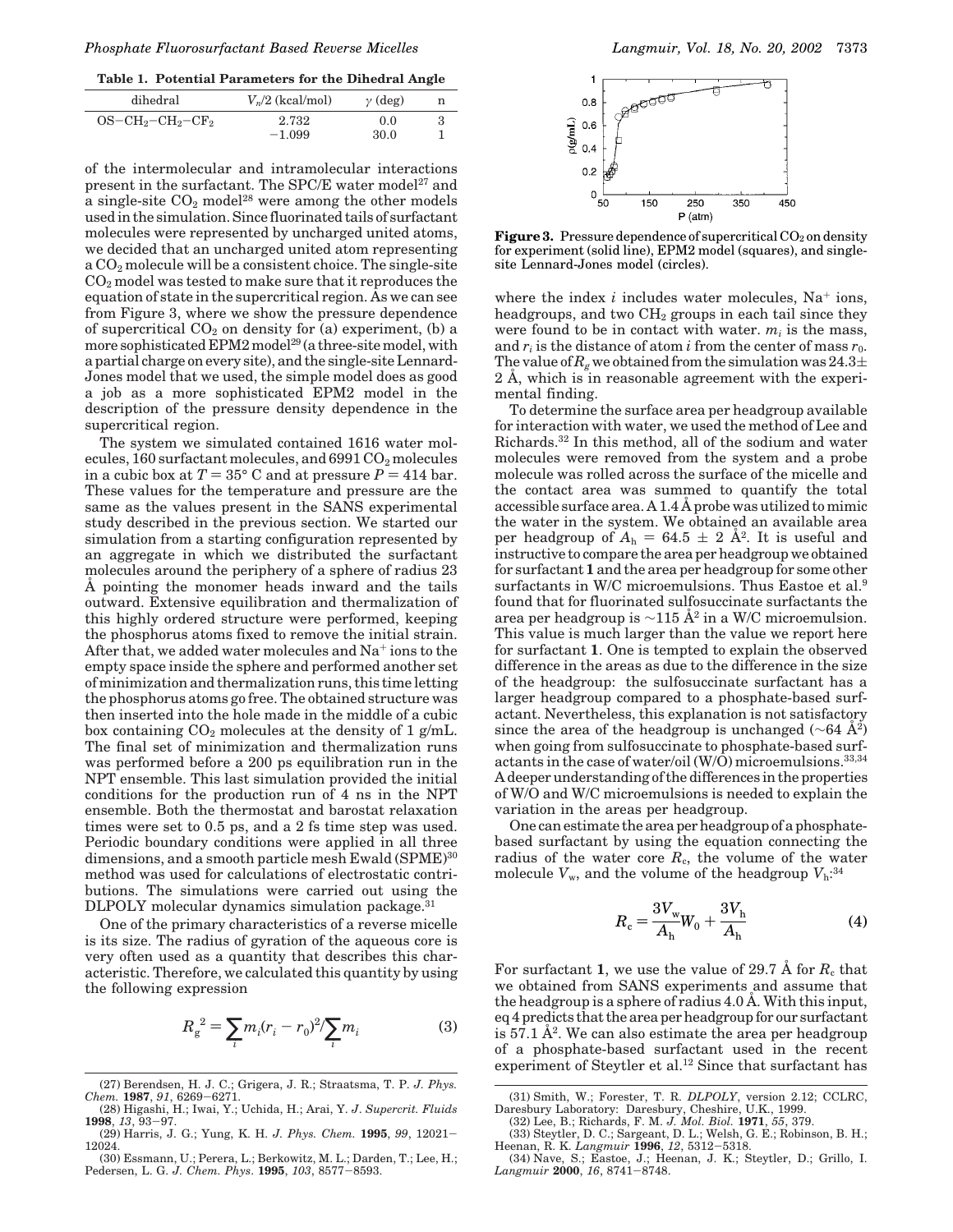

**Figure 4.** Eccentricity of the aggregate as a function of time.

one less methyl group, we can assume that the headgroup is smaller in this case and use a value of 2.5 Å for its radius. The value of  $R_c$  was provided in ref 12, and it is 17 Å. Using these data, we get from eq 4 that the area per headgroup for the phosphate-based surfactant in Steytler et al.'s experiment is  $64.5 \, \AA^2$ . As we can see, the estimates for the area per headgroup of phosphate-based surfactants are in qualitative agreement with the value we obtained in our simulation. This agreement should not be overemphasized, since we used eq 4 for just one value of  $W_0$ and we do not know how good the linearity of the plot of  $R_c$  versus  $W_0$  is. Moreover, it seems that due to the contrast in the system in the experimental work of Steytler et al., we do not need to include the last term from eq 4. Without this term, we get an area per headgroup of only  $\sim\!\!53$   $\rm \AA^2$ .

To characterize quantitatively the shape of the aggregate, we calculated the eccentricity of the micelle core. The eccentricity is defined  $as<sup>14</sup>$ 

$$
e = 1 - \frac{I_{\min}}{I_{\text{avg}}}
$$
\n<sup>(5)</sup>

where  $I_{\min}$  is the moment of inertia along the *x*, *y*, or *z* axis with the smallest magnitude and  $I_{\text{avg}}$  is the average of all three moments of inertia. We used the same atoms to calculate the moments of inertia as the one we used to calculate the radius of gyration. For a perfect sphere, the eccentricity should be zero. The value of *e* for our micelle was  $0.095 \pm 0.04$ . This value shows that the micelle in our simulation is not a perfectly spherical object. We also observed that the aggregated core is stable, since the value of the eccentricity was rather stable in time, especially during the time period of  $1-4$  ns (see Figure 4). Thermal fluctuations of the micelle are dictated not just by the temperature but also by interfacial tensions in the system. These depend on the model potentials, and it will be interesting to study how models of different sophistication influence the fluctuation character of the micelle.

A snapshot picture of a cross section of our system at 4 ns is shown in Figure 5. The figure shows that the headgroups are distributed at the surface of the aqueous core. The observed distribution of  $Na<sup>+</sup>$  ions indicates the possibility of ion pair formation between  $Na<sup>+</sup>$  and the headgroups. The tails of the surfactants are extending out and are solvated in  $CO<sub>2</sub>$ .

Figure 6 shows the density of constituents in our system measured as a function of distance from the core center.



**Figure 5.** Snapshot of a cross section of the system at 4 ns. The color scheme is white for CO<sub>2</sub>, green for surfactant tails, red for phosphate oxygen, gold for phosphorus, blue for  $Na^+$ , and gray for water.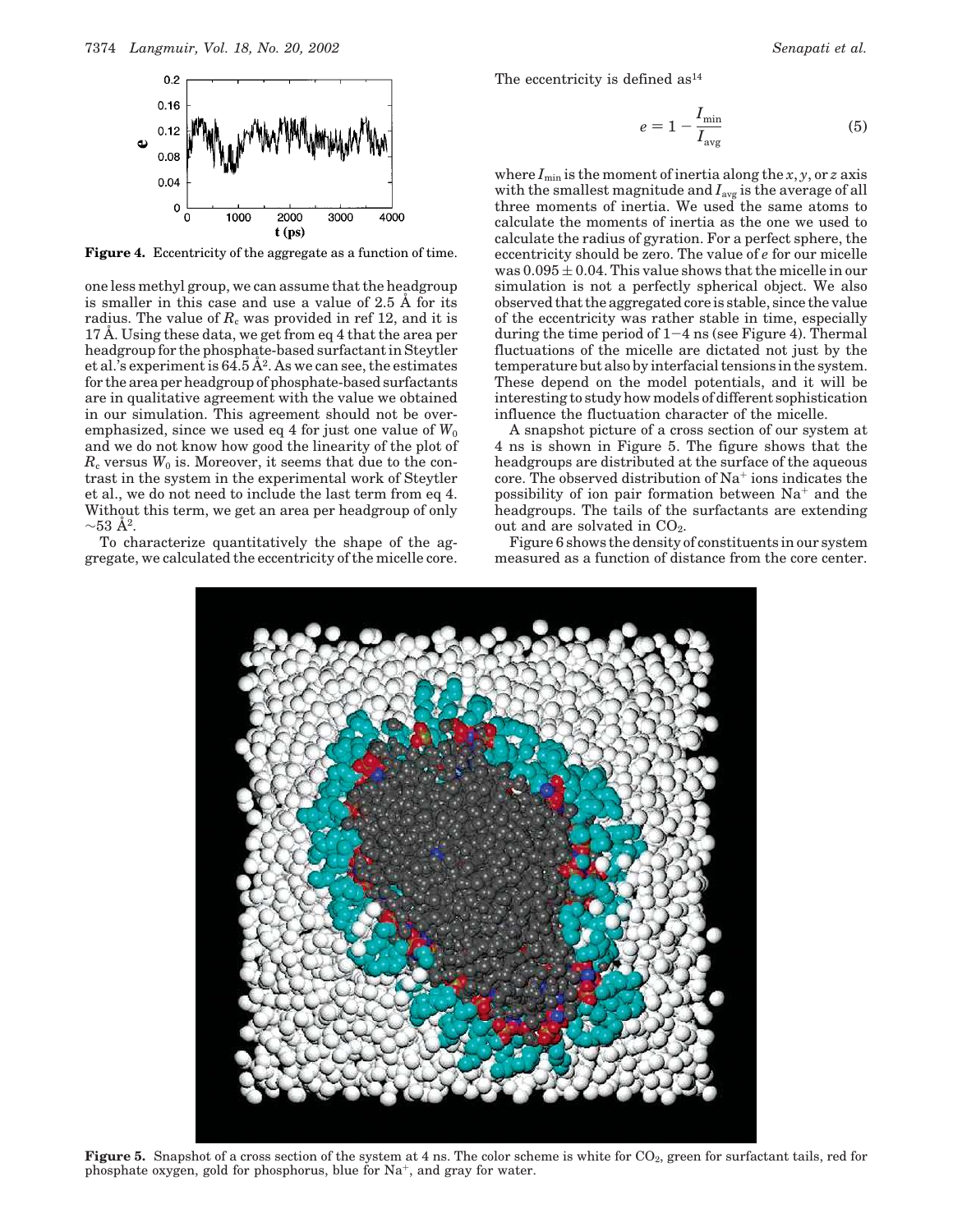

**Figure 6.** The number density profile of (a) water (solid line) and carbon dioxide (dashed line) and (b) sodium (solid line), headgroup phosphorus (long-dashed line), tail  $CH<sub>2</sub>$  (shortdashed line), and tail  $CF_2$  (dotted line) as a function of distance from the center of the aqueous core.



**Figure 7.** The pair radial distribution function for  $Na^+$ -P.

This figure shows the existence of an aqueous core region, regions of interface between the water core and the headgroups, and another region of interface between the tails and carbon dioxide. As we can see, the interfacial regions are rather wide, and this is consistent with the observations made in other simulations on micellar systems.<sup>14</sup> To learn more details about the structural properties of our reverse micelle, we consider various pair radial distribution functions (rdf) and associate coordination numbers. In Figure 7, we plotted the rdf for the  $Na^+$ phosphorus (P) pair. As we can see, the first peak in the rdf has its maximum at a distance of 3.35 Å and a small shoulder at a shorter distance. The appearance of this shoulder is probably due to the formation of a stable site for Na<sup>+</sup> by the pair of oxygens attached to phosphorus. An average of 90% of sodium ions are found to be within the first shell of the headgroup, thus confirming the presence of contact-ion pairs in our system. The remaining 10% of the ions are located in the region where the second peak in the rdf is seen, thus forming solvent-separated ion pairs, or further away, by dissociating from the surface altogether. During the simulation run, we observed that the average percentage of sodium ions in the first shell varied between 88 and 91%. The calculated coordination number was 1.10, which means that there is some bridging between the Na<sup>+</sup> ions and phosphorus.

The rdf's for  $Na-O_w$  (water oxygen) and  $P-O_w$  are shown in Figure 8. The  $Na^+$ - $O_w$  pair distribution function shows a distinct first hydration shell with a peak maximum at 2.37 Å and a weak second peak at 4.62 Å. The sharp first peak in the  $Na^+$ - $O_w$  rdf and the near-zero density in the region between the first and second solvation shells reflect the much stronger interaction that exists between water



**Figure 8.** The pair radial distribution function for  $Na^+ - O_w$ (solid line) and  $\bar{P}-O_w$  (dotted line).



**Figure 9.** The pair radial distribution functions for  $CF_3-CO_2$ (solid line) and  $CF_2-CO_2$  (dashed line).  $CF_3$ ,  $CF_2$ , and  $CO_2$  are given in united atom representation. The  $CF_2$  group is the one closest to the headgroup of the surfactant molecule.

and the relatively small cations. The coordination number of the first solvation shell is calculated to be 3.5 compared to the value of  $5.8$  at infinite dilution, $35$  which confirms the presence of contact-ion pairs between the phosphate groups and Na<sup>+</sup> counterions in our system. The rdf for  $P-O_w$  in contrast shows a small but broad first peak and a smaller second peak. The number of water molecules in the first hydration shell is 7.9, which implies that there is substantial overlap of the P hydration shells. A more detailed description of the water structure and dynamics in the hydration pool of our reverse micelle will be given elsewhere.<sup>36</sup> In Figure 9, we display the radial distribution function between the terminal group  $CF_3$  in the surfactant  $chain$  and  $CO<sub>2</sub>$  and the radial distribution function between the  $CF<sub>2</sub>$  group closest to the headgroup in the chain and  $CO<sub>2</sub>$ . As we can clearly see from the figure, both  $CF<sub>3</sub>$  and  $CF<sub>2</sub>$  groups are solvated, although the terminal  $CF<sub>3</sub>$  group is solvated more strongly by carbon dioxide.

## **Conclusions**

The existence of microemulsions in the system composed of phosphate-based surfactant **1**, water, and supercritical CO<sup>2</sup> was demonstrated by SANS experiments. Molecular dynamics simulations performed under the same conditions as in the SANS experiments show that the reverse micelle constructed in the simulation is stable over a time period of 4 ns. We observed that the values of the radius of gyration extracted from the experiment and from simulation are in reasonable agreement, given the level of assumptions and approximations used in the interpretations of the data. Molecular dynamics simulation provides us with a number of details about the micelle geometry and structure. We calculated that the area per headgroup for our surfactant is ∼64 Å<sup>2</sup> . This value is in good agreement with the value that can be extracted by analyzing recent SANS experiments performed on a

<sup>(35)</sup> Koneshan, S.; Rasaiah, J. C.; Lynden-Bell, R. M.; Lee, S. H. *J. Phys. Chem. B* **1998**, *102*, 4193-4204.

<sup>(36)</sup> Senapati, S.; Berkowitz, M. L. Manuscript in preparation.